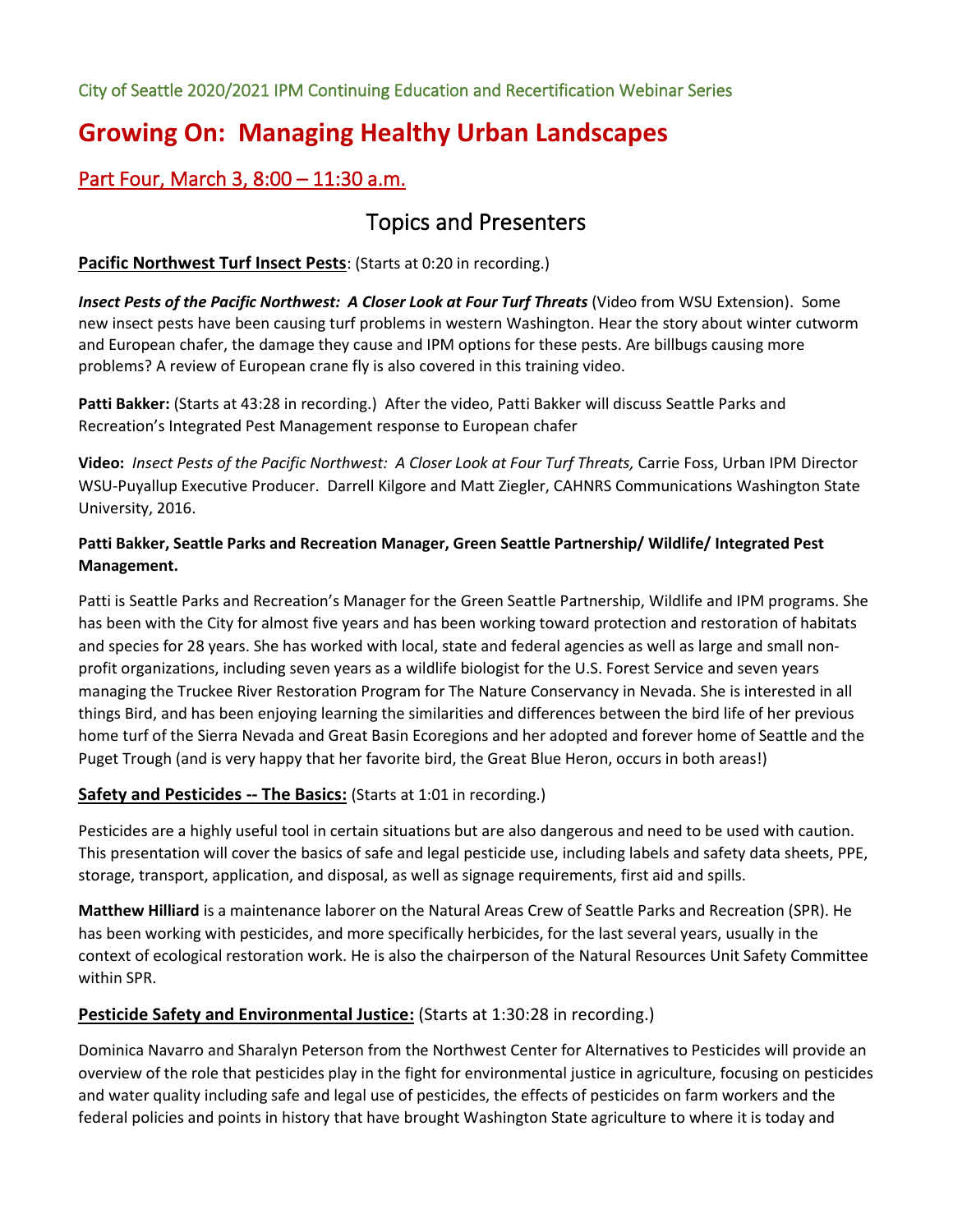ending with key takeaways on how to increase environmental justice and reduce the harmful effects of pesticide use to communities and the ecosystem.

**Dominica Navarro** joined NCAP in September 2019. Dominica has devoted much of her professional career to nonprofit management and administration, working with organizations championing public health, diversity in higher education and organic farming research and policy. She graduated from the University of California, Santa Cruz with majors in both Environmental and Community Studies and has worked on various sustainable agriculture projects in the US and abroad. Dominica serves on the Boards of Oregon Climate and Agriculture Network, Rogue Farm Corp and Herbicide Free Campus. Dominica is a certified Worker Protection Standard Trainer.

**Sharalyn Peterson** joined the NCAP team in March 2020 as the Healthy Wildlife and Water Coordinator. She holds a M.S. degree in Forestry from Northern Arizona University focusing on forest health and a B.S. degree in commercial photography and anthropology. Before joining NCAP, Sharalyn worked for several state and federal agencies, universities, and nonprofits where she advocated for wildlife habitat and sustainable land management.

## **Making IPM More Effective Through Equity:** (Starts at 2:02:02 in recording.)

We know that one or more destructive, invasive tree killing pests such as Asian Longhorned beetle may be arriving in Seattle in the next couple of years. Before that happens, minimizing damage to tree canopy and the benefits it provides, like public health, will require **implementing a new protocol:** close engagement with private residential properties where most urban trees are planted. Using an equity and environmental justice lens, we can shape and focus tree pest mitigation efforts to be most effective with communities of color who could be greatly impacted by sudden tree loss. These communities are less likely to have the resources necessary to address pest outbreaks quickly and effectively on residential property without government support. Effective IPM requires building trust before the arrival of these pests with communities most likely impacted. Focusing on equity and environmental justice will build resilience to invasive pests for the entire urban forest and everyone who lives in it.

#### **Vicky Raya, Racial Equity Advisor**

Vicky has over 15 years of experience working with racially diverse communities locally and nationally. She currently works as a Racial Equity Advisor for Seattle Public Utilities consulting across all branches and lines of business on planning and analysis, awareness building, and inclusive community engagement centered on racial equity. She is dedicated to facilitating an institutional-scale shift from theorical concepts of race and social justice to concrete, implementable actions.

#### **Jana Dilley, Pollution Prevention Community Engagement Manager**

Jana is an ISA certified Municipal Arborist who has been working in the urban forestry field for almost 20 years. She currently works in Seattle Public Utilities where she oversees several programs including Trees for Seattle, RainWise, Stormwater Engagement, and Wastewater Engagement. Her expertise is in effective and equitable community engagement to change long term behaviors for the public good. She also has a passion for invasive tree pests.